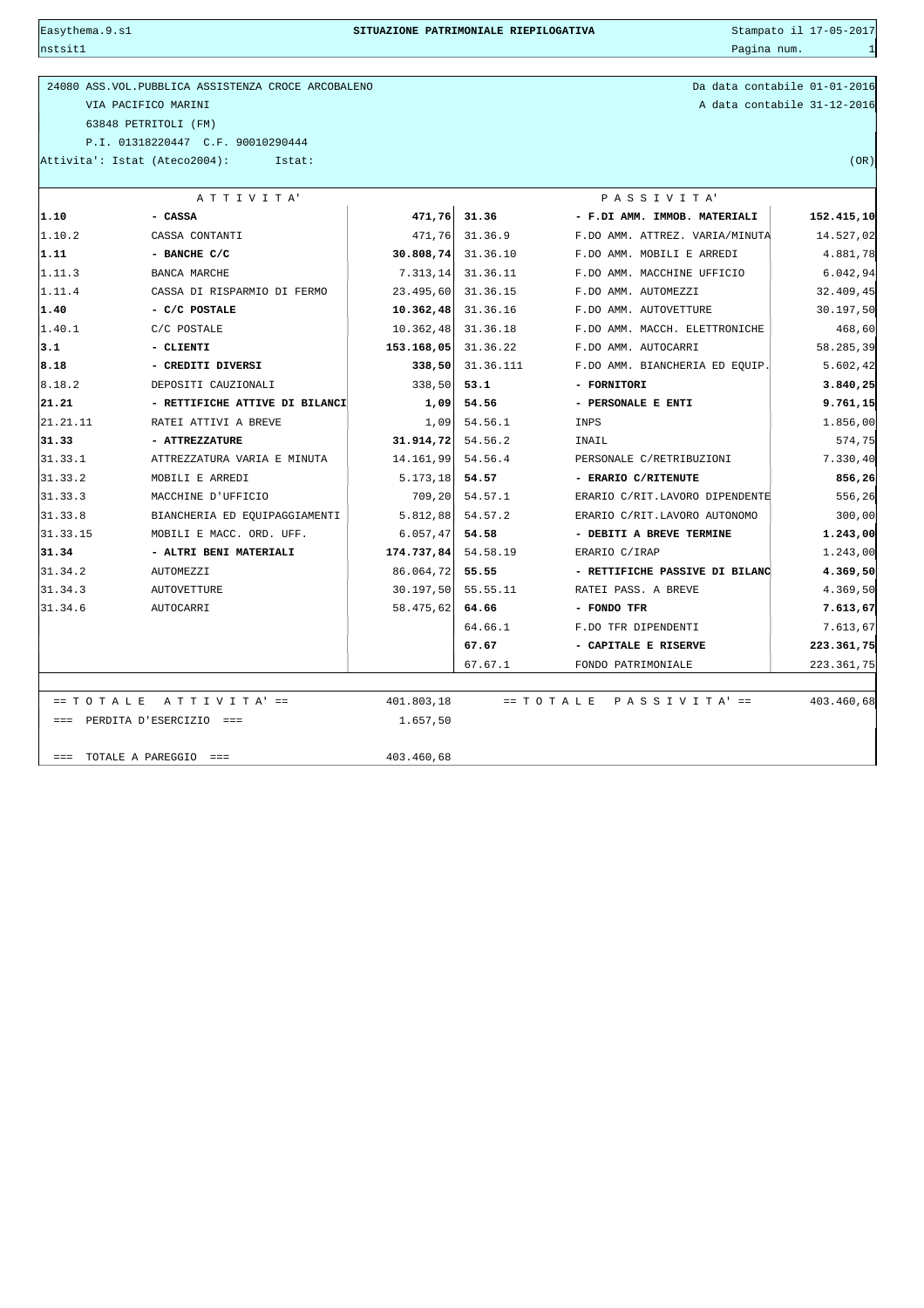nstsit1 Pagina num. 2007. Pagina num. 2008. Pagina num. 2008. Pagina num. 2008. Pagina num. 2008. Pagina num. 2008. Pagina num. 2008. Pagina num. 2008. Pagina num. 2008. Pagina num. 2008. Pagina num. 2008. Pagina num. 2008

## Easythema.9.s1 **SITUAZIONE DI REDDITO RIEPILOGATIVA** Stampato il 17-05-2017

## 24080 ASS.VOL.PUBBLICA ASSISTENZA CROCE ARCOBALENO Da data contabile 01-01-2016 VIA PACIFICO MARINI A data contabile 31-12-2016 63848 PETRITOLI (FM) P.I. 01318220447 C.F. 90010290444 Attivita': Istat (Ateco2004): Istat: (OR)

|           | COSTI<br>E<br>SPESE                  |            |                                             | RICAVI<br>RENDITE<br>Е         |            |
|-----------|--------------------------------------|------------|---------------------------------------------|--------------------------------|------------|
| 72.72     | - ACQUISTI PER LA PRODUZIONE         | 807,11     | 80.82                                       | - RICAVI PER PRESTAZIONI       | 175.586,22 |
| 72.72.3   | ACQUISTI MATERIALI DI CONSUMO        | 97,72      | 80.82.9                                     | TRASPORTI SANITARI EMERGENZA   | 18.260,26  |
| 72.72.802 | ACQUISTI MATERIALI SANITARIO         | 709, 39    | 80.82.805                                   | 32.148,11                      |            |
| 72.74     | - ACQUISTI DIVERSI PRODUZIONE        | 408,09     | 80.82.806                                   | TRASPORTI STAND-BY             | 98.056, 20 |
| 72.74.2   | ATTREZZATURA SANITARIA               | 408,09     | 80.82.808                                   | TRASPORTI OSPEDALIERI PRIVATI  | 1.910,00   |
| 72.77     | - UTENZE E SERVIZI                   | 2.157, 20  | 80.82.811                                   | TRASPORTI PER DIALISI          | 10.410,43  |
| 72.77.3   | SPESE TELEFONICHE                    | 2.157, 20  | 80.82.812                                   | TRASPORTI DISABILI             | 14.131,22  |
| 72.78     | - MANUTENZIONI E RIPARAZIONI         | 10.670, 36 | 80.82.819<br>ASSISTENZA SANITARIA MANIFESTA |                                | 670,00     |
| 72.78.4   | MAN.RIP. ATTREZZATURE                | 1.039,44   | 80.85                                       | - PROVENTI FINANZIARI          | 2,40       |
| 72.78.5   | MAN.RIP. AUTOMEZZI                   | 7.876, 40  | 80.85.1                                     | INTERESSI ATTIVI BANCARI       | 2,40       |
| 72.78.20  | CONTRATTI DI MANUTENZIONE            | 1.281,00   | 80.87                                       | - RICAVI E PROVENTI DIVERSI    | 55.642,61  |
| 72.78.50  | MANUTENZIONI E RIPARAZIONI           | 473,52     | 80.87.11                                    | SOPRAVVENIENZE ATTIVE          | 4.971,12   |
| 72.80     | - ESERCIZIO AUTOMEZZI                | 24.929,80  | 80.87.14                                    | ABBUONI E ARROTONDAM. ATTIVI   | 2,96       |
| 72.80.1   | CARB. E LUBR. AUTOMEZZI              | 15.744,00  | 80.87.801                                   | CONTRIBUTO ACQUISTO BENI       | 692,83     |
| 72.80.2   | ASSICURAZIONI AUTOMEZZI              | 8.974,59   | 80.87.802                                   | OBLAZIONI                      | 14.060,60  |
| 72.80.5   | AUTOSTRADE AUTOMEZZI                 | 211,21     | 80.87.803                                   | TESSERAMENTO                   | 4.130,00   |
| 72.81     | - COSTO PERSONALE DIPENDENTE         | 87.261,60  | 80.87.810                                   | OBLAZIONI IN MEMORIA           | 888,80     |
| 72.81.1   | RETR. LORDE<br>PERS. PRODUTTIVO      | 75.517,13  | 80.87.820                                   | TRASPORTI IN CONVENZIONE CON E | 17.796,00  |
| 72.81.2   | ONERI SOCIALI PERS. PRODUTTIVO       | 6.046, 71  | 80.87.821                                   | PROVENTI DA ORGANIZZAZIONE ATT | 2.143,00   |
| 72.81.4   | <b>OUOTE TFR</b><br>PERS. PRODUTTIVO | 10,08      | 80.87.824                                   | PROVENTI PER 5 PER MILLE       | 7.350,80   |
| 72.81.45  | CONTRIBUTI INAIL                     | 921, 46    | 80.87.826                                   | CONTRIBUTO ANNUALE COMUNI      | 3.606, 50  |
| 72.81.704 | QUOTE TFR                            | 4.766,22   |                                             |                                |            |
| 72.82     | - COSTI DIVERSI DEI DIPENDENTI       | 4.182,75   |                                             |                                |            |
| 72.82.2   | ADDESTRAMENTO E FORMAZIONE           | 586,33     |                                             |                                |            |
| 72.82.801 | ABBIGLIAMENTO DI SOCCORSO            | 3.596,42   |                                             |                                |            |
| 72.83     | - SPESE COMMERCIALI E VENDITA        | 864,49     |                                             |                                |            |
| 72.83.2   | INSERZIONI E STAMPATI PUBBLIC.       | 650,99     |                                             |                                |            |
| 72.83.26  | SPESE DI PUBBLICITA'                 | 213,50     |                                             |                                |            |
| 72.84     | - SERVIZI E CONSULENZE               | 58.911,40  |                                             |                                |            |
| 72.84.7   | CONSULENZE LEGALI                    | 2.537,60   |                                             |                                |            |
| 72.84.11  | ELABORAZIONI DATI                    | 5.709,60   |                                             |                                |            |
| 72.84.22  | COMPENSI OCCASIONALI                 | 50.664,20  |                                             |                                |            |
| 72.86     | - SPESE AMMINISTRATIVE               | 846,85     |                                             |                                |            |
| 72.86.1   | CANCELLERIA VARIA                    | 222,90     |                                             |                                |            |
| 72.86.3   | POSTALI                              | 623,95     |                                             |                                |            |
| 72.87     | - SPESE GENERALI                     | 12.813,07  |                                             |                                |            |
| 72.87.5   | CONTRIBUTI ASSOCIATIVI               | 20,00      |                                             |                                |            |
| 72.87.7   | SPESE GENERALI VARIE                 | 68,72      |                                             |                                |            |
| 72.87.50  | COSTI DI ALTRI ESERCIZI              | 206,30     |                                             |                                |            |
| 72.87.801 | QUOTA SERVIZI COPASS                 | 356,48     |                                             |                                |            |
| 72.87.802 | QUOTA ASSOCIATIVA ANPAS              | 7.536,09   |                                             |                                |            |
| 72.87.803 | SPESE GESTIONE SEDE                  | 1.467,98   |                                             |                                |            |
| 72.87.805 | ASSICURAZIONI INFORTUNI E MALA       | 1.700,00   |                                             |                                |            |
| 72.87.807 | ASSICURAZIONI INCENDIO SEDE          | 1.100,00   |                                             |                                |            |
| 72.87.808 | TESSERE ANPAS                        | 357,50     |                                             |                                |            |
| 72.88     | - ONERI FINANZIARI                   | 523,29     |                                             |                                |            |
| 72.88.3   | COMMISSIONI E SPESE BANCARIE         | 523,29     |                                             |                                |            |
| 72.89     | - AMM. ORD. BENI MATERIALI           | 18.068,63  |                                             |                                |            |
| 72.89.4   | AMM.ORD. MOBILI E ARREDI             | 236,17     |                                             |                                |            |
| 72.89.6   | AMM.ORD. MACCHINE UFFICIO            | 132,56     |                                             |                                |            |
| 72.89.10  | AMM.ORD. AUTOMEZZI                   | 17.212,95  |                                             |                                |            |
|           |                                      |            |                                             |                                |            |
| 72.89.12  | AMM.ORD. AUTOCARRI                   | 114,95     |                                             |                                |            |